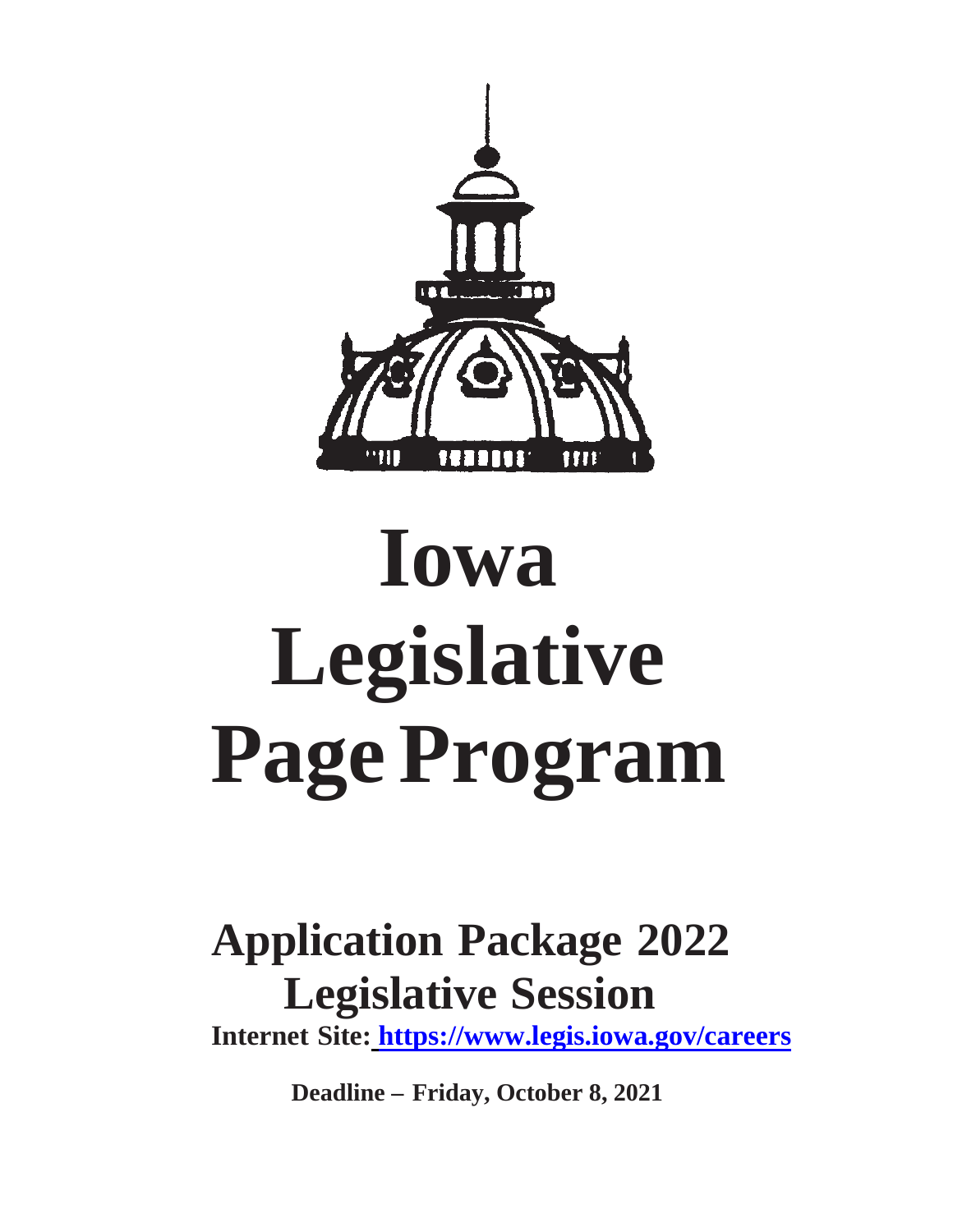## *GENERAL*

Each year the Iowa Senate, Iowa House of Representatives, and Legislative Service Agency employ high school juniors and seniors of high academic standing to serve as Pages for the legislative session. To be eligible, applicants must be at least 16 years old by January 3, 2022. Pages will be permitted to participate in official school functions and social activities whenever possible. Pages will begin work on January 10, 2022, and work the entire legislative session that should be finished around the end of April 2022.

Serving as a Page is a professional working environment. Pages learn to accept a large degree of personal responsibility for their work, and the experience helps prepare them for future demands of academic and professional careers. They learn to respond to organizational priorities, directives, and to uphold the standards of confidentiality and professional service. Pages gain a greater understanding of the lawmaking process.

Pages will be expected to exercise extreme discretion throughout their stay in Des Moines. This includes being pleasant, courteous, and helpful to all persons. Adherence to all legislative policies and procedures is expected, including strict adherence to policies regarding gifts, sales of goods and services, sexual harassment, and substance abuse. **The use of drugs or alcohol may result in immediate dismissal.** 

Pages report to work each morning around 7:00 a.m., unless a specific duty requires otherwise, and remain until 4:30 p.m. or the Legislature adjourns for the day.

The Legislature often does not work on Fridays during the early part of the legislative session and Pages would work for only four days during those weeks. Pages are paid for a 40 hours per week (whether or not they are required to work a full week) unless they are unavailable for work and not otherwise eligible for pay as provided in these guidelines.

## *Duties of a Senate Page*

Pages are assigned to chamber benches for general assignments, sergeant-at-arms desk, Senate telephone switchboard, and to assistthePresident and SecretaryoftheSenate. Pages respond to requests from Senators and staff at their desks in the chamber, assist Senators and staffin committee meetings, and sometimes assist with the handling of Senate materials and supplies. Pages stationed at the switchboard take notices of incoming telephone calls to Senators. Pages assist in filing and distributingbills, calendars, and journals.

## *Duties of a House of Representatives Page*

Pages provide invaluable assistance to Representatives and House staff by assisting with the switchboard, delivering messages, running errands, and distributing bills and bill packets. Pages respond to individual requests from Representatives and staff. Pages also assist in committee meetings and help the chairperson's clerk by handing out materials needed during the meetings. Pages will interview to work directly for the Speaker of the House, the Republican and Democratic leaders, and the office of the ChiefClerk.

## *Duties of a Legislative Service Agency Page*

The Legislative Services Agency is a nonpartisan agency whose purpose is to provide legal bill drafting, committee staffing, and fiscal analysis services to the Iowa General Assembly. Materials generated by LSA are of a confidential nature and must be treated as such. Pages provide an indispensable service by delivering documents to the legislators, LSA staff located in the Statehouse and Miller building, Governor's Office, state agencies, and others.

## *UNIFORMS and SALARY*

All Pages wear a uniform provided to them by the chamber they are employed with, as follows: Senate  $&$  Legislative Services Agency wear maroon blazer and gray dress slacks, and House of Representatives wear navy blazer and gray dress slacks. Comfortable black, dress-type shoes and white shirts or blouses are also required for both male and female Pages.An appropriate tie isrequired for male House andSenatePages. Pages will receive \$9.52 per hour for 40 hours per week. Pay periods are every two weeks. Unexcused absences will not be tolerated and may result in immediate dismissal. Pay will not be granted for unexcusedabsences.

## *HOUSING and TRANSPORTATION*

**ALL LIVING ARRANGEMENTS ARE UNSUPERVISED.** We urge parents and Pagesto discuss howclose to theCapitol building Pages need to live and decide appropriately. Pagesmust arrangetheir own transportation. Public transportation is only available in the evening on an hourly basis until 9:30 p.m.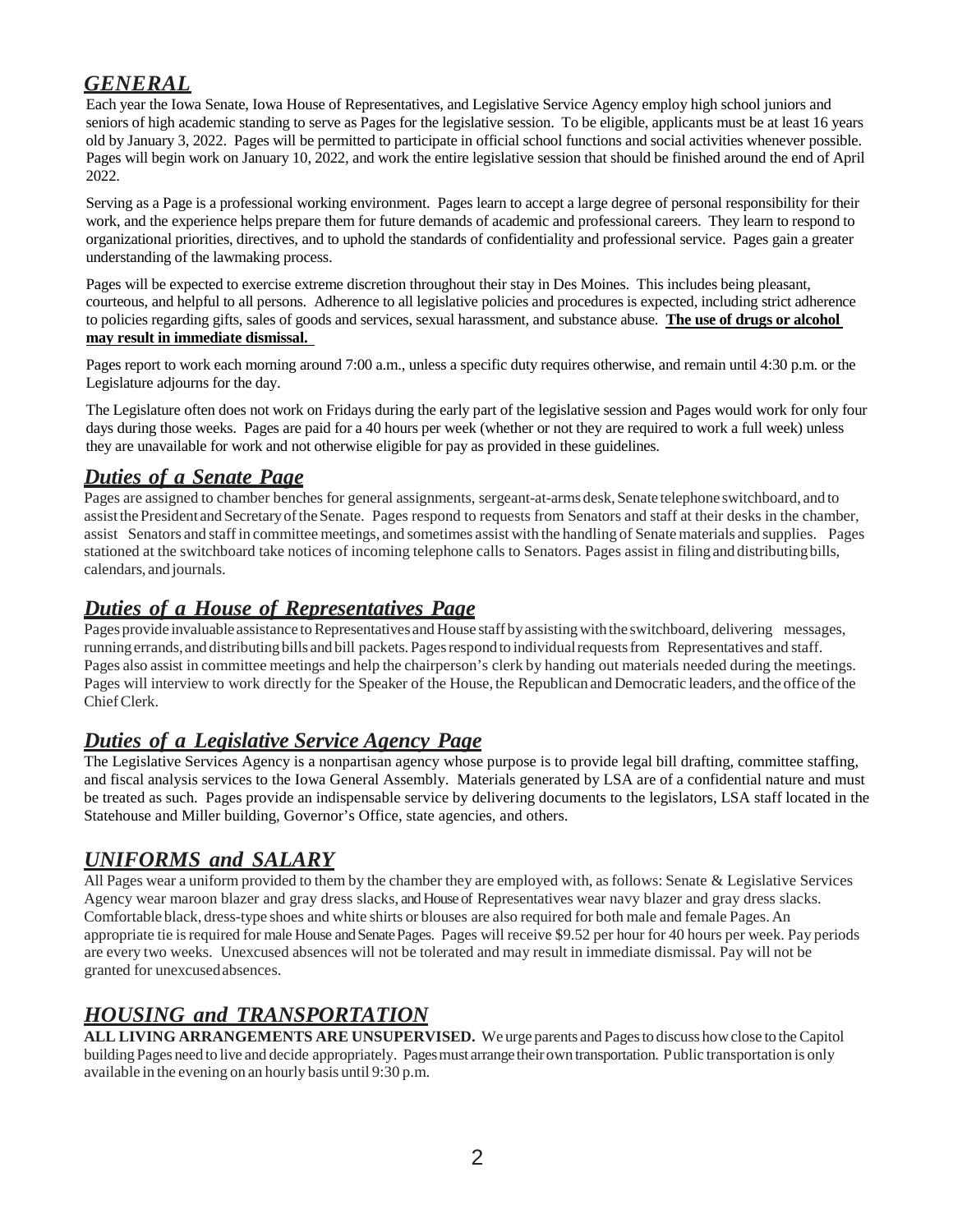## *SCHOOLING*

In 2021, SF 517 was passed and signed into law mandating that schools shall establish policy awarding credit toward graduation if the student participates in the page program. The student shall be excused from physical education requirements of subsection 5, paragraph "g", subparagraph (1) and is exempt from the physical activity requirement of subsection 6, paragraph "b", subparagraph (2). The legislative page program shall count as one-half unit of social studies credit required for purposes of Iowa Code section 256.7, subsection 26, paragraph "a".

All individuals selected must make their own arrangements with school officials for fulfilling all high school requirements.It is strongly recommended that Pages take only one or two courses for the semester they work as Pages in Des Moines. Please be certain that the implications of missing a semester ofschool have been thoroughly discussed with the appropriate school counselor, and that the school is willing to assist in whatevermanneris necessaryto maintain a Page's coursework and gradepoint average.

## *CONDUCT*

Pages are employees of the House, Senate, or LSA as appropriate. As such, Pages are expected to comply with all applicable employment laws and rules. In addition, Pages are expected to comply with the state ethics laws, Chamber rules, and the appropriate personnel handbook. Use of illegal alcohol, drugs, or the admitted or actual conviction of law may lend to termination. Harassment prevention training will be provided.

## *APPLICATION PROCEDURE*

Application must be received on-line [https://www.legis.iowa.gov/careers,](https://www.legis.iowa.gov/careers) *no laterthan 11:59 p.m. on October 8, 2021*. **Applications will only be accepted via on-line.** On the application, check each chamber or agency that you wish to work with. A checklist of all itemsthatshould be returned isincluded below. Persons no longer able or wishing to be a Page at any time **after** applying are requested to notifythe proper agencies/chambers immediately.

## *Schedule for Page Selection*

*Applicants will be notified of the exact date and time of the interview, via email.* 

## *CHECKLIST FOR COMPLETED APPLICATION PACKAGE*

#### **Personal Information Form**

- $\Box$  List of activities and personal information form completed on-line
- $\Box$  Written statement (reasons for wanting to become a Page)
- $\Box$  Letter of recommendation please include at least one letter with your application, not a family member.

#### **School Resume Form**

 $\Box$  Transcript (please attach, as an attached document)

#### **Parental Consent Form**

- $\Box$  Form completed with parental signature(s)
- Parent'sletter*(Commenton yourchild's abilityto perform thework, to live in Des Moines unsupervised and housing arrangements)*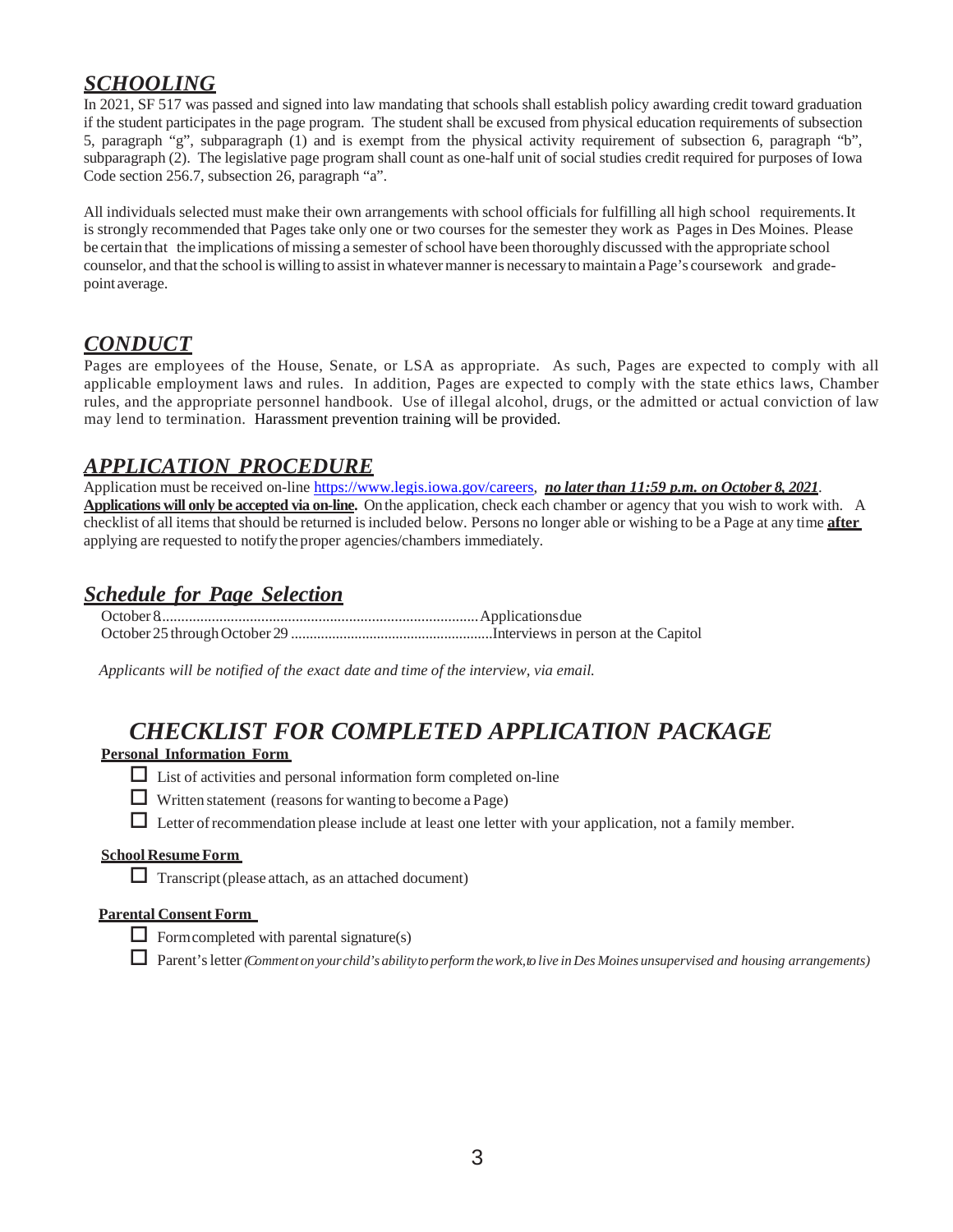#### **Eighty-ninth General Assembly – 2022 Session** *ApplicationDeadline - October 8,2021*

|                                                                                                                                                              | PERSONAL INFORMATION FORM |                                                                       |  |                                   |  |
|--------------------------------------------------------------------------------------------------------------------------------------------------------------|---------------------------|-----------------------------------------------------------------------|--|-----------------------------------|--|
|                                                                                                                                                              |                           | (APPLICANT, please apply on-line, https://www.legis.iowa.gov/careers) |  |                                   |  |
|                                                                                                                                                              |                           |                                                                       |  |                                   |  |
|                                                                                                                                                              |                           |                                                                       |  |                                   |  |
|                                                                                                                                                              |                           |                                                                       |  |                                   |  |
| (City)                                                                                                                                                       |                           | (County)                                                              |  | (Zip)                             |  |
| Home Telephone / / / Cellular Telephone / / / /                                                                                                              |                           |                                                                       |  |                                   |  |
|                                                                                                                                                              |                           |                                                                       |  |                                   |  |
|                                                                                                                                                              |                           |                                                                       |  |                                   |  |
| Name of High School Louis Communication and the Communication of High School                                                                                 |                           |                                                                       |  |                                   |  |
|                                                                                                                                                              |                           |                                                                       |  |                                   |  |
| Grade in High School (as of August 2021)                                                                                                                     |                           | <b>Junior</b>                                                         |  | <b>Senior</b> (please circle one) |  |
|                                                                                                                                                              |                           |                                                                       |  |                                   |  |
| Date of 1st Semester Final Exams                                                                                                                             |                           |                                                                       |  |                                   |  |
| Courses and school activities applicant will be taking or participating in during the 2022 Spring semester, if<br>selected as a Page (if none, enter "NONE") |                           |                                                                       |  |                                   |  |
|                                                                                                                                                              |                           |                                                                       |  |                                   |  |
| <b>Name of your State Representative</b>                                                                                                                     |                           |                                                                       |  |                                   |  |
| Did you apply to be a Page last year?                                                                                                                        |                           | (Circle one)<br>Yes<br>N <sub>0</sub>                                 |  |                                   |  |
| <b>Where would you like to apply to serve as a Page, circle all that apply?</b> A copy of this application will be provided to each                          |                           |                                                                       |  |                                   |  |
| selected Chamber.                                                                                                                                            |                           |                                                                       |  |                                   |  |

"I agree not to use illegal drugs, alcohol, or tobacco products during my employment as a Page. I understand that inappropriate *behavioronmy partwhile serving as aPagemay result inmy immediate dismissalfrom the program."*

Applicant's Signature Date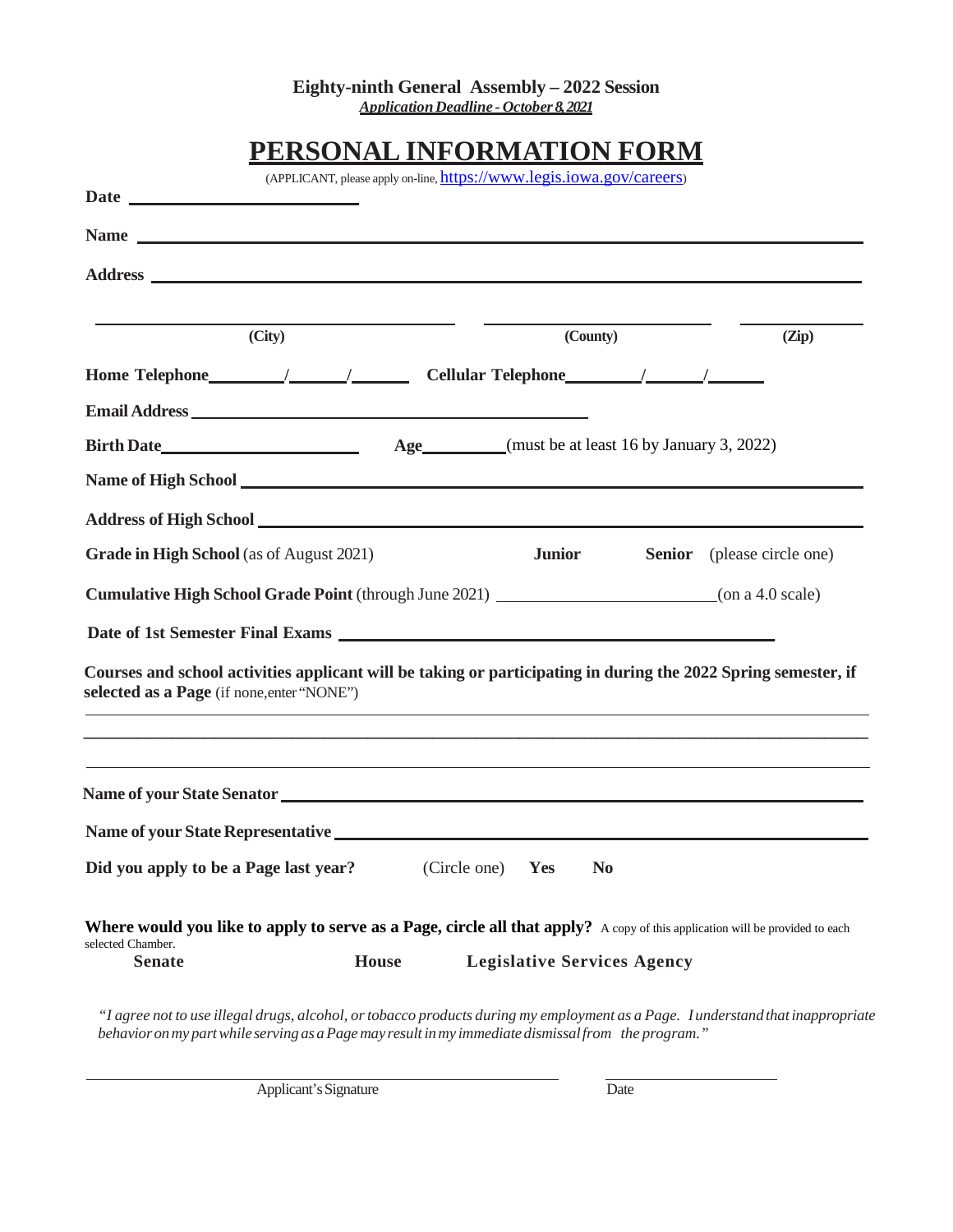#### **State the type,length,andresponsibilitiesofyour employment experiences**

(please indicate whether year-round orsummer only- youmay attach additional pages)

#### **List high school activitiesinwhich you have participated**

(please include the length of time involved - you may attach additional pages)

**List community activitiesinwhich you have participated and the extenttowhich you were involved** (youmay attach additionalpages)

#### **Listgovernment-orientedactivitiesandthe extenttowhichyouhaveparticipated**

(please do not mention political parties or particular candidates - you may attach additional pages)

**List yourhobbies and recreational activities**(youmay attach additional pages)

Attach a typed written statement of about 200 words to this application form stating reasons you would like *to become a Page.*